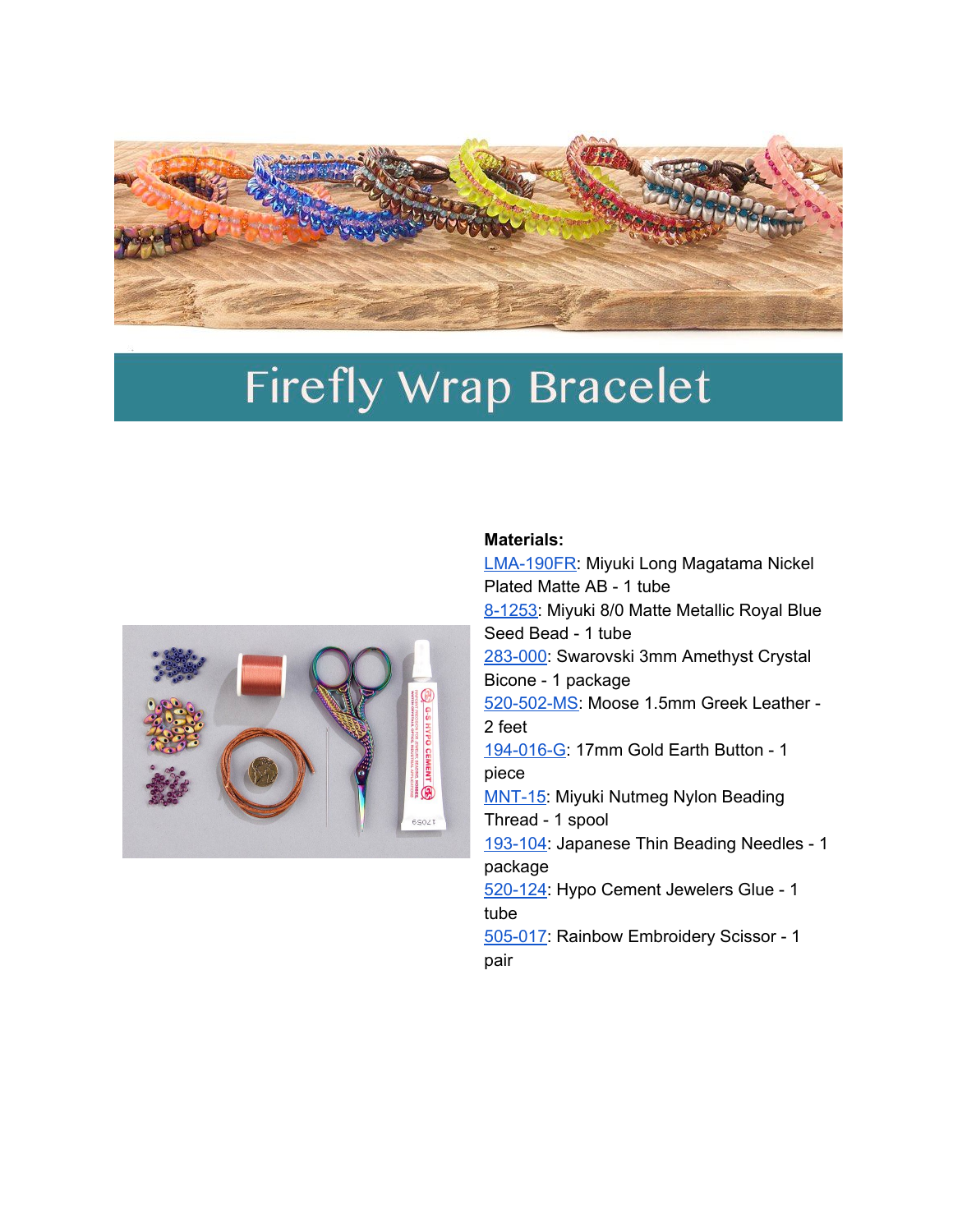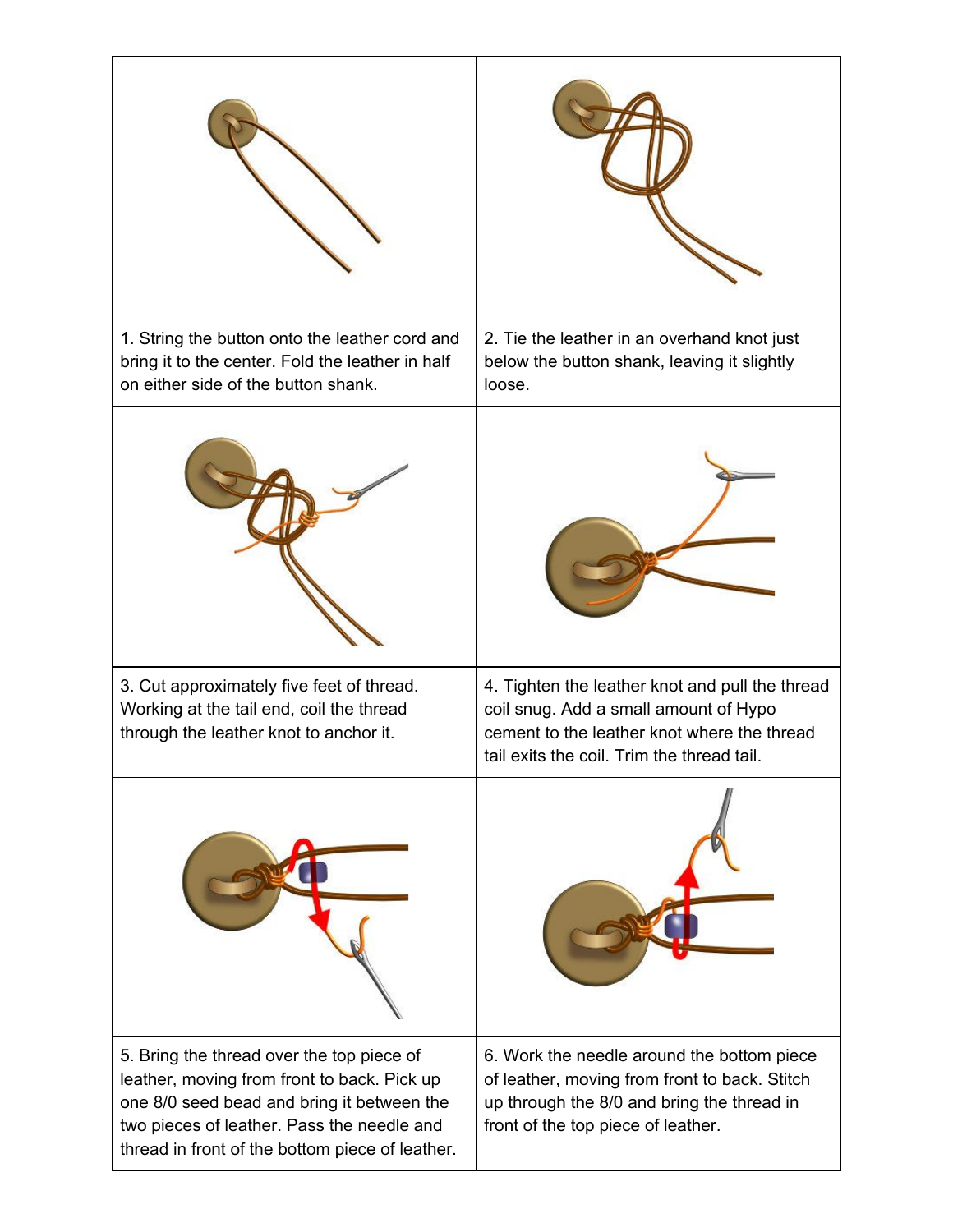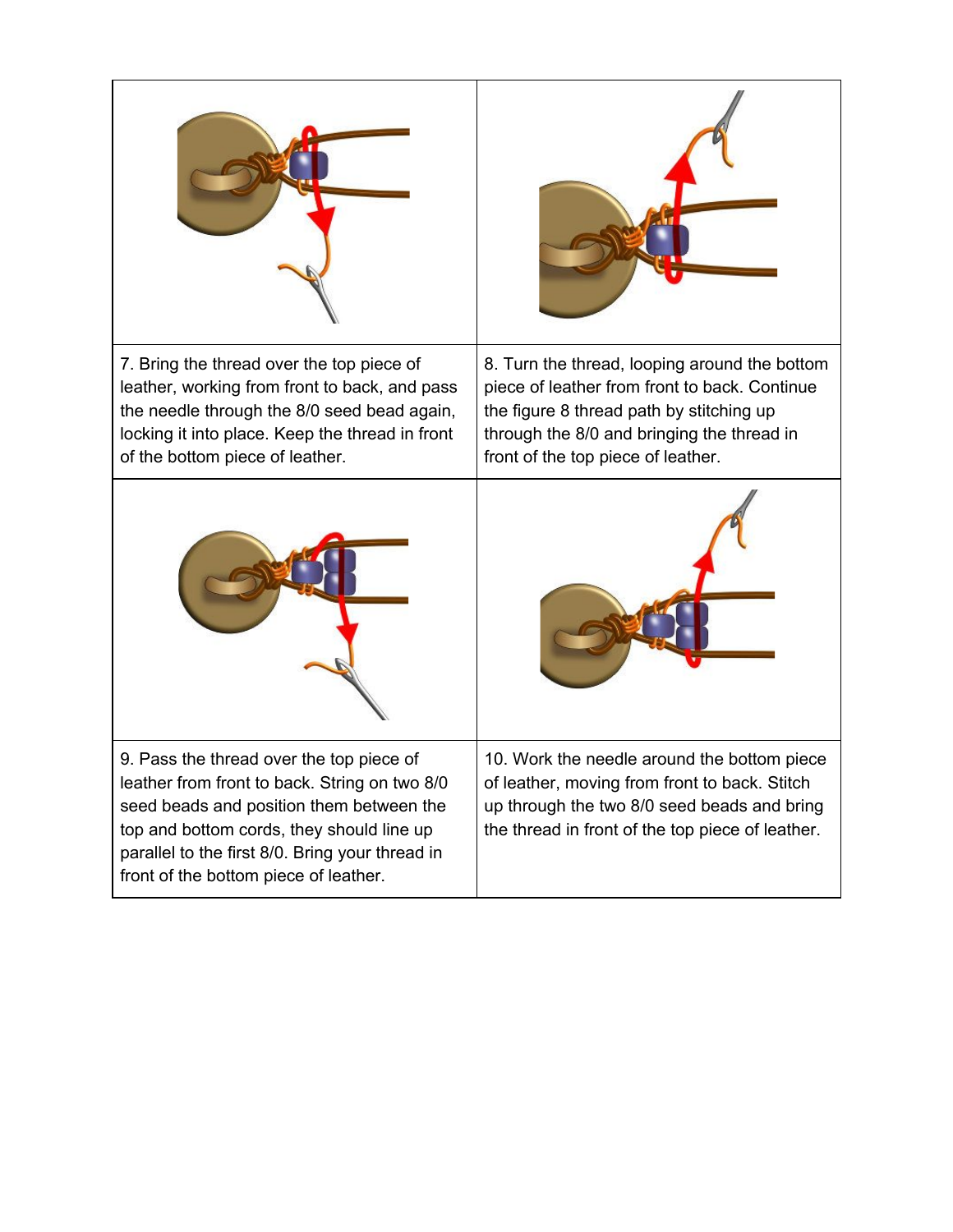| 11. Bring the thread over the top piece of<br>leather, working from front to back, and pass<br>the needle through the 8/0 seed beads again.<br>Keep the thread in front of the bottom piece<br>of leather. | 12. Turn the thread, looping around the<br>bottom piece of leather from front to back.<br>Stitch up through the 8/0 seed beads,<br>bringing the thread in front of the top piece of<br>leather.                                    |
|------------------------------------------------------------------------------------------------------------------------------------------------------------------------------------------------------------|------------------------------------------------------------------------------------------------------------------------------------------------------------------------------------------------------------------------------------|
|                                                                                                                                                                                                            |                                                                                                                                                                                                                                    |
| 13. Add three 8/0 seed beads and repeat<br>steps 9-12.                                                                                                                                                     | 14. Move the thread into position by wrapping<br>it over the top piece of leather.                                                                                                                                                 |
|                                                                                                                                                                                                            |                                                                                                                                                                                                                                    |
| 15. Add one Long Magatama (LMA) one<br>3mm Swarovski crystal and one LMA. Be<br>sure to string the LMAs so they point in<br>opposite directions.                                                           | 16. Secure the three beads by wrapping the<br>thread around the bottom piece of leather,<br>moving from front to back. Stitch back up<br>through the LMAs and crystal, keeping the<br>thread in front of the top piece of leather. |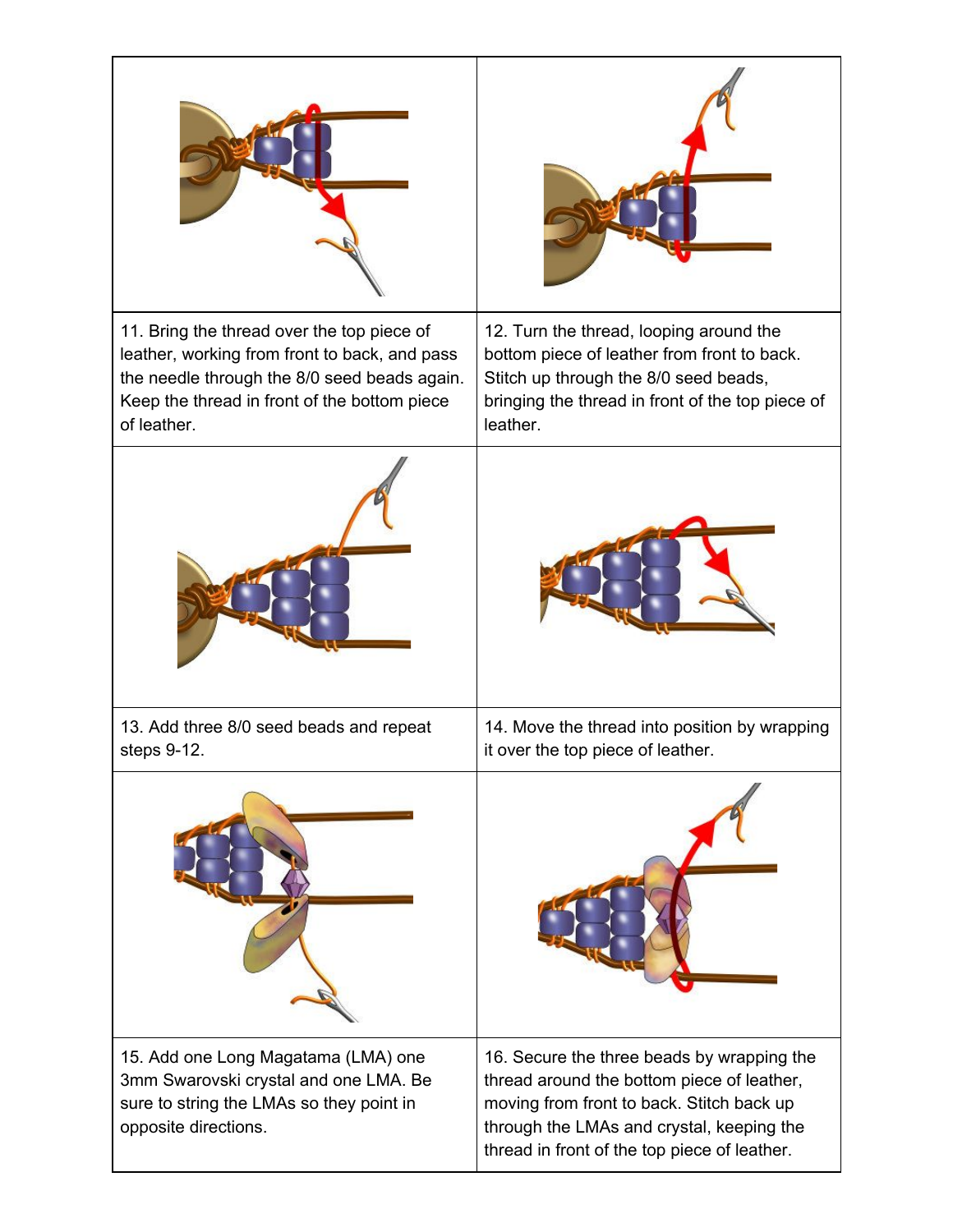| 17. Wrap the thread around the top piece of<br>leather from front to back and stitch down<br>through the LMAs and crystal. | 18. Continue the figure 8 thread path by<br>wrapping the thread around the bottom piece<br>of leather, moving from front to back. Stitch<br>up through the LMAs and crystal, keeping the<br>thread in front of the top piece of leather. |  |
|----------------------------------------------------------------------------------------------------------------------------|------------------------------------------------------------------------------------------------------------------------------------------------------------------------------------------------------------------------------------------|--|
|                                                                                                                            |                                                                                                                                                                                                                                          |  |
| 19. Repeat steps 15-18 to add a second and<br>third row of LMA and crystal beads.                                          | 20. Add a row of three 8/0 beads. This row<br>will give the bracelet flexibility and help keep<br>the LMA rows from stacking too tightly.                                                                                                |  |
| 21. Continue in this way following a pattern of three rows of LMA and crystal beads and one                                |                                                                                                                                                                                                                                          |  |

row of 8/0 seed beads.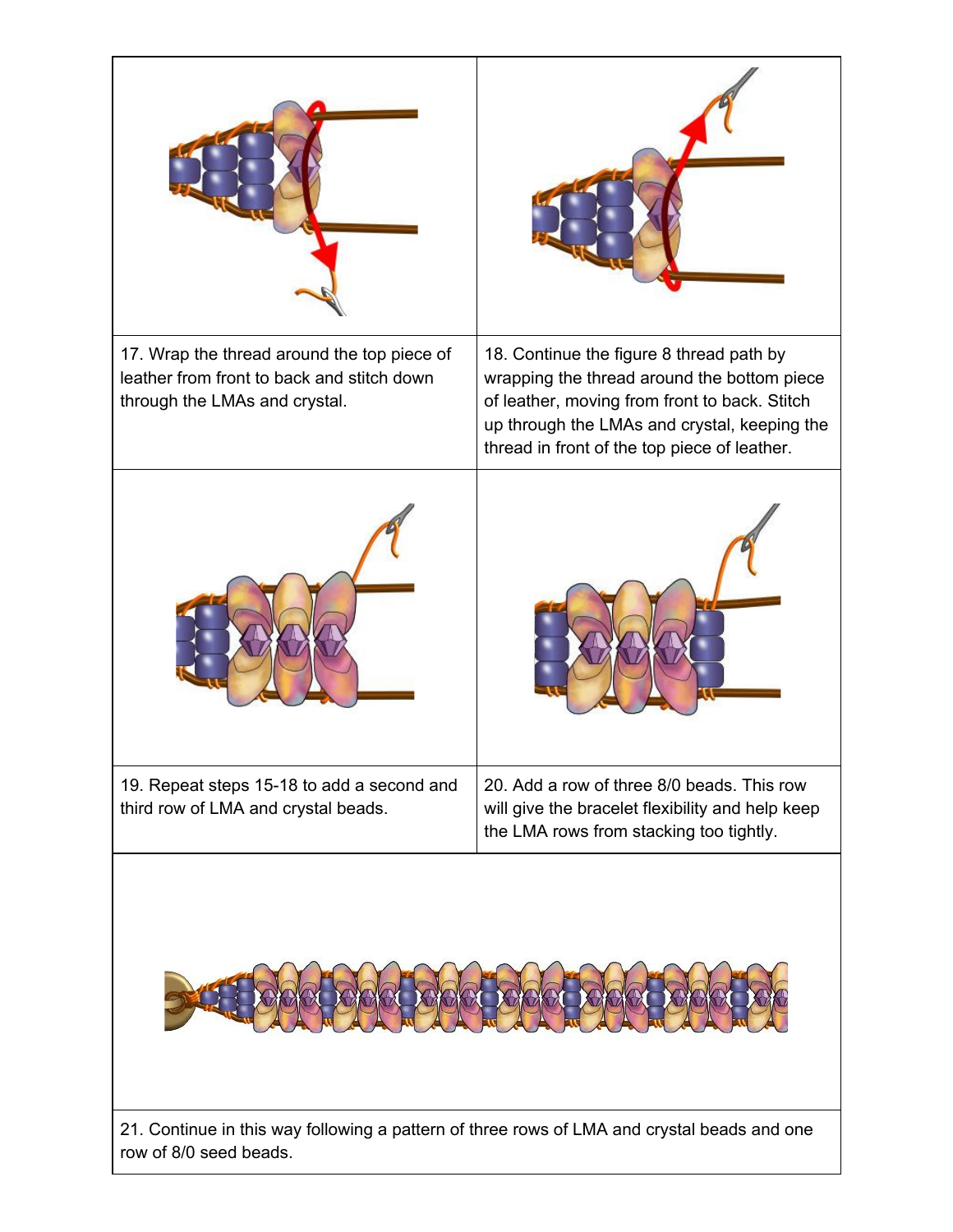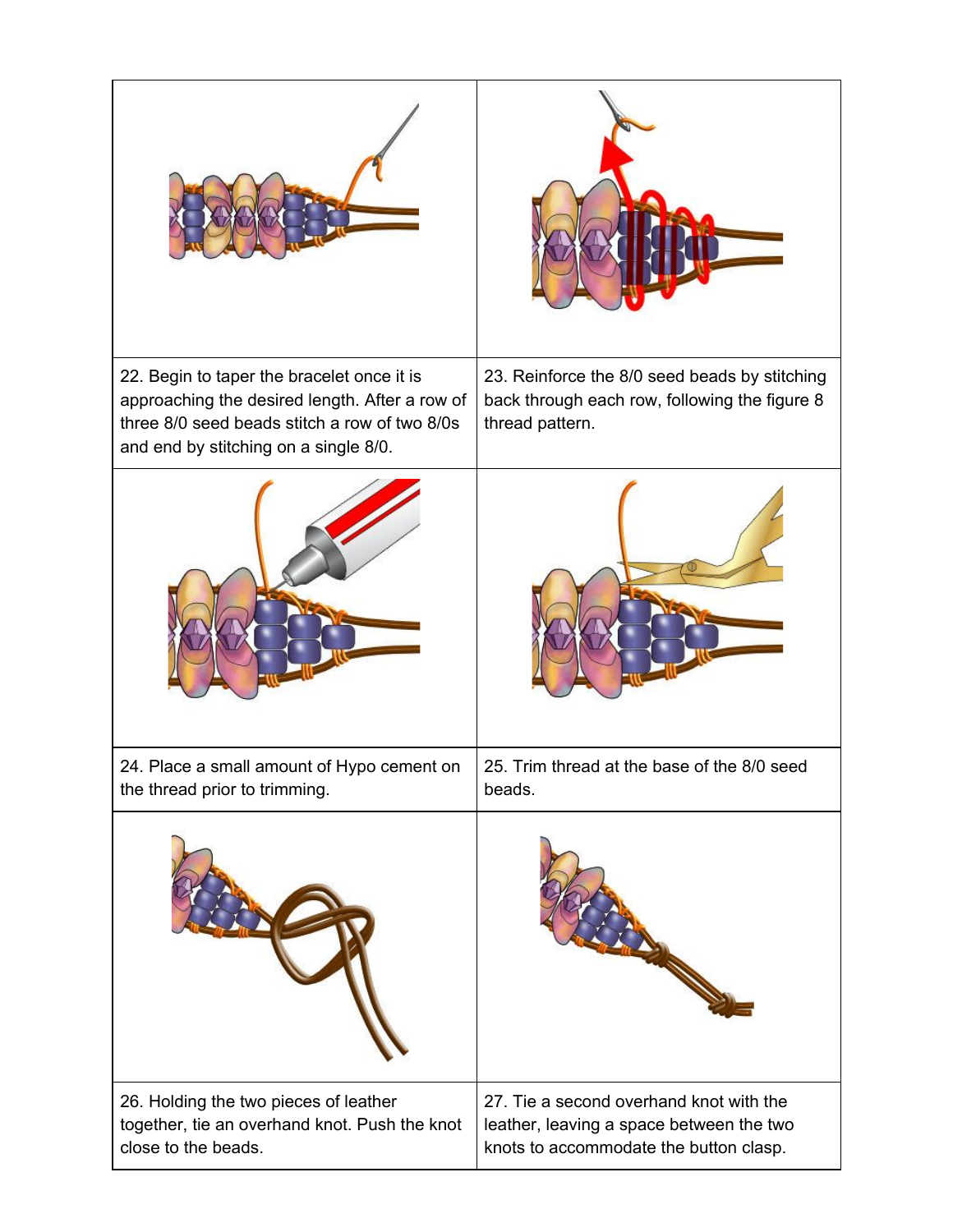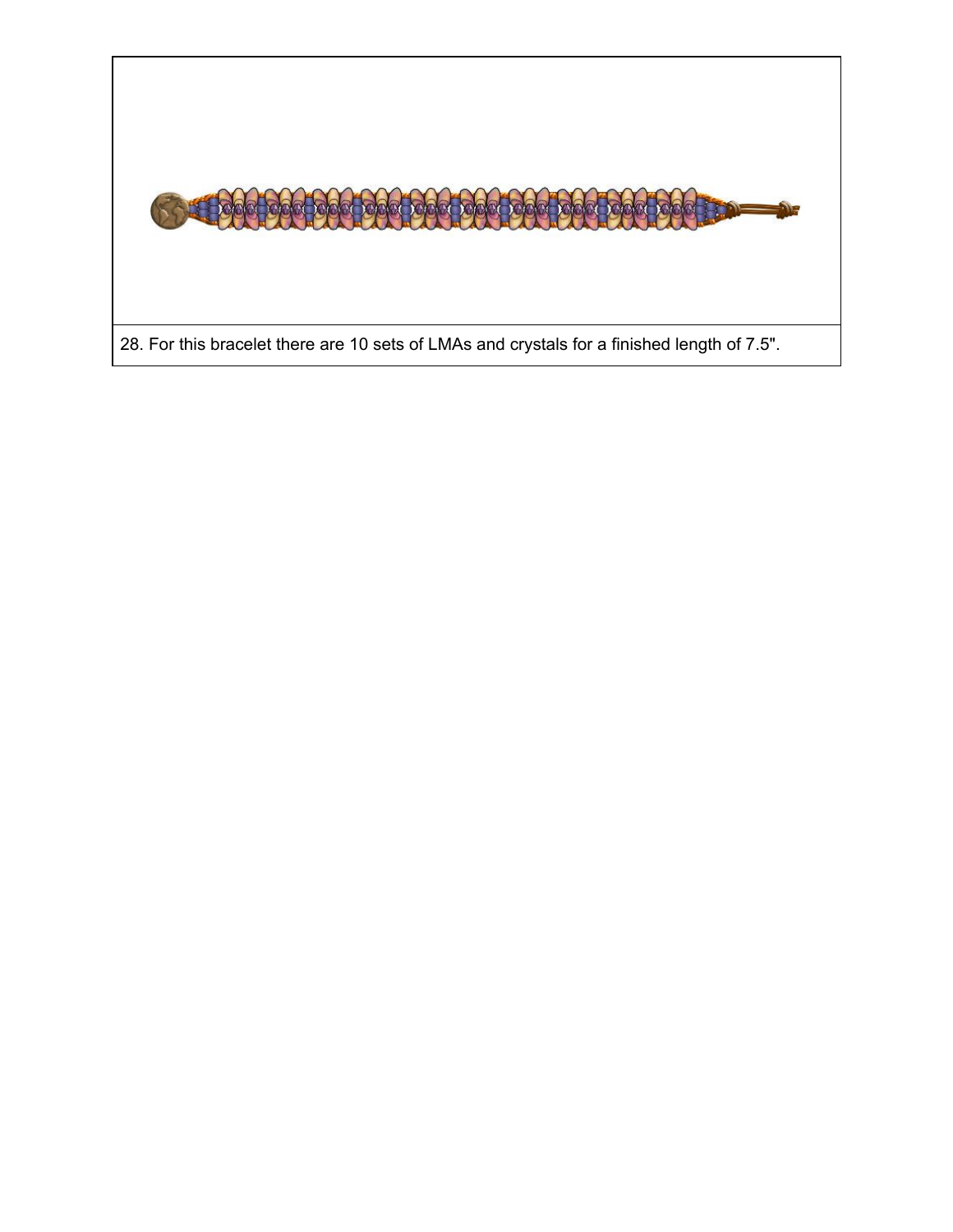| <b>Appalachian Azure</b> | <b>Materials:</b><br>LMA-142FR: Miyuki Long Magatama Matte Tr<br>Smoky Amethyst AB - 1 tube<br>8-4486: Miyuki 8/0 Duracoat Opaque Crocus<br>Seed Bead - 1 tube<br>283-330: Swarovski 3mm Indicolite Crystal<br>Bicone - 1 package<br>520-502-NA: Natural 1.5mm Greek Leather -<br>2ft.<br>194-007-P: 15mm Pewter Amor button - 1<br>piece<br>CLBD-O: C-Lon Orchid Size D - 1 bobbin<br>193-104: Japanese Thin Beading Needles - 1<br>package               |
|--------------------------|------------------------------------------------------------------------------------------------------------------------------------------------------------------------------------------------------------------------------------------------------------------------------------------------------------------------------------------------------------------------------------------------------------------------------------------------------------|
| <b>Cloudless Sulfur</b>  | <b>Materials:</b><br>LMA-4202: Miyuki Long Magatama Duracoat<br>Galvanized Gold - 1 tube<br>8-149F: Miyuki 8/0 Matte Tr Capri Blue Seed<br>Bead - 1 tube<br>283-035: Swarovski 3mm Capri Blue Crystal<br>Bicone - 1 package<br>520-502-BR: Dark Brown 1.5mm Greek<br>Leather - 2 feet<br>194-014-G: 17mm Gold Om Button - 1 piece<br>MNT-06: Miyuki Brown Nylon Beading<br>Thread - 1 spool<br>193-104: Japanese Thin Beading Needles - 1<br>package       |
| <b>Forest Queen</b>      | <b>Materials:</b><br>LMA-315: Miyuki Long Magatama Burgundy<br>Gold Luster - 1 tube<br>8-263: Miyuki 8/0 Sea Foam Lined Crystal AB<br>- 1 tube<br>283-225: Swarovski 3mm Pacific Opal Crystal<br>Bicone - 1 package<br>520-502-BR: Dark Brown 1.5mm Greek<br>Leather - 2 feet<br>194-003-C: 16mm Copper Sand Dollar Button<br>- 1 piece<br>MNT-06: Miyuki Brown Nylon Beading<br>Thread - 1 spool<br>193-104: Japanese Thin Beading Needles - 1<br>package |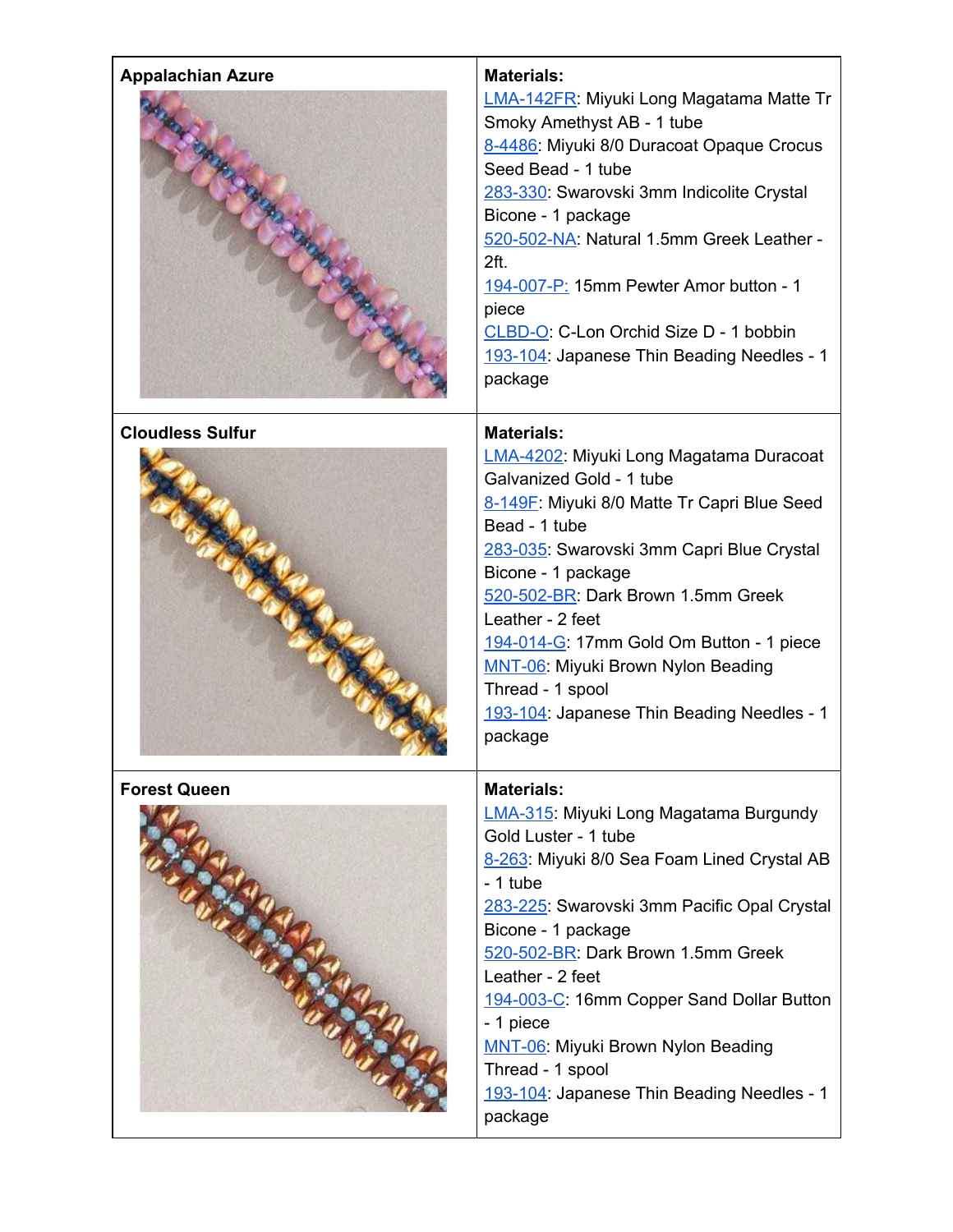| <b>Green Swallowtail</b>                              | <b>Materials:</b><br>LMA-2008: Miyuki Long Magatama Matte<br>Metallic Patina Iris - 1 tube<br>8-2033: Miyuki 8/0 Matte Opaque Light Olive<br>Luster Seed Bead - 1 tube<br>283-260: Swarovski 3mm Smoke Topaz<br>Crystal Bicone - 1 package<br>520-502-BR: Dark Brown 1.5mm Greek<br>Leather - 2 feet<br>194-000-AB: 16mm Antique Brass Bird in a<br>Tree Button - 1 piece<br>MNT-06: Miyuki Brown Nylon Beading<br>Thread - 1 spool<br>193-104: Japanese Thin Beading Needles - 1<br>package |
|-------------------------------------------------------|----------------------------------------------------------------------------------------------------------------------------------------------------------------------------------------------------------------------------------------------------------------------------------------------------------------------------------------------------------------------------------------------------------------------------------------------------------------------------------------------|
| <b>Island Marble</b>                                  | <b>Materials:</b><br>LMA-4514: Miyuki Long Magatama Opaque<br>Turquoise Blue Picasso - 1 tube<br>8-1984: Miyuki 8/0 24kt Red Gold Iris Seed<br>Bead - 1 tube<br>283-260: Swarovski 3mm Smoke Topaz<br>Crystal Bicone - 1 package<br>520-502-NA: Natural 1.5mm Greek Leather -<br>2ft.<br>194-000-C: 16mm Copper Bird in a Tree<br>Button - 1 piece<br>CLBD-GO: C-Lon Gold Size D - 1 bobbin<br>193-104: Japanese Thin Beading Needles - 1<br>package                                         |
| <b>Leopard Lacewing</b><br>R. R. R. R. R. R. R. R. R. | <b>Materials:</b><br>LMA-138FR: Miyuki Long Magatama Matte Tr<br>Orange AB - 1 tube<br>8-1008: Miyuki 8/0 S/L Orange AB Seed<br>Bead - 1 tube<br>283-440: Swarovski 3mm Air Blue Opal<br>Crystal Bicone - 1 package<br>520-502-NA: Natural 1.5mm Greek Leather -<br>2 feet<br>194-017-AB: 17mm Antique Brass Amor<br>Round Button - 1 piece<br>MNT-05: Miyuki Gold Nylon Beading Thread -<br>1 spool<br>193-104: Japanese Thin Beading Needles - 1<br>package                                |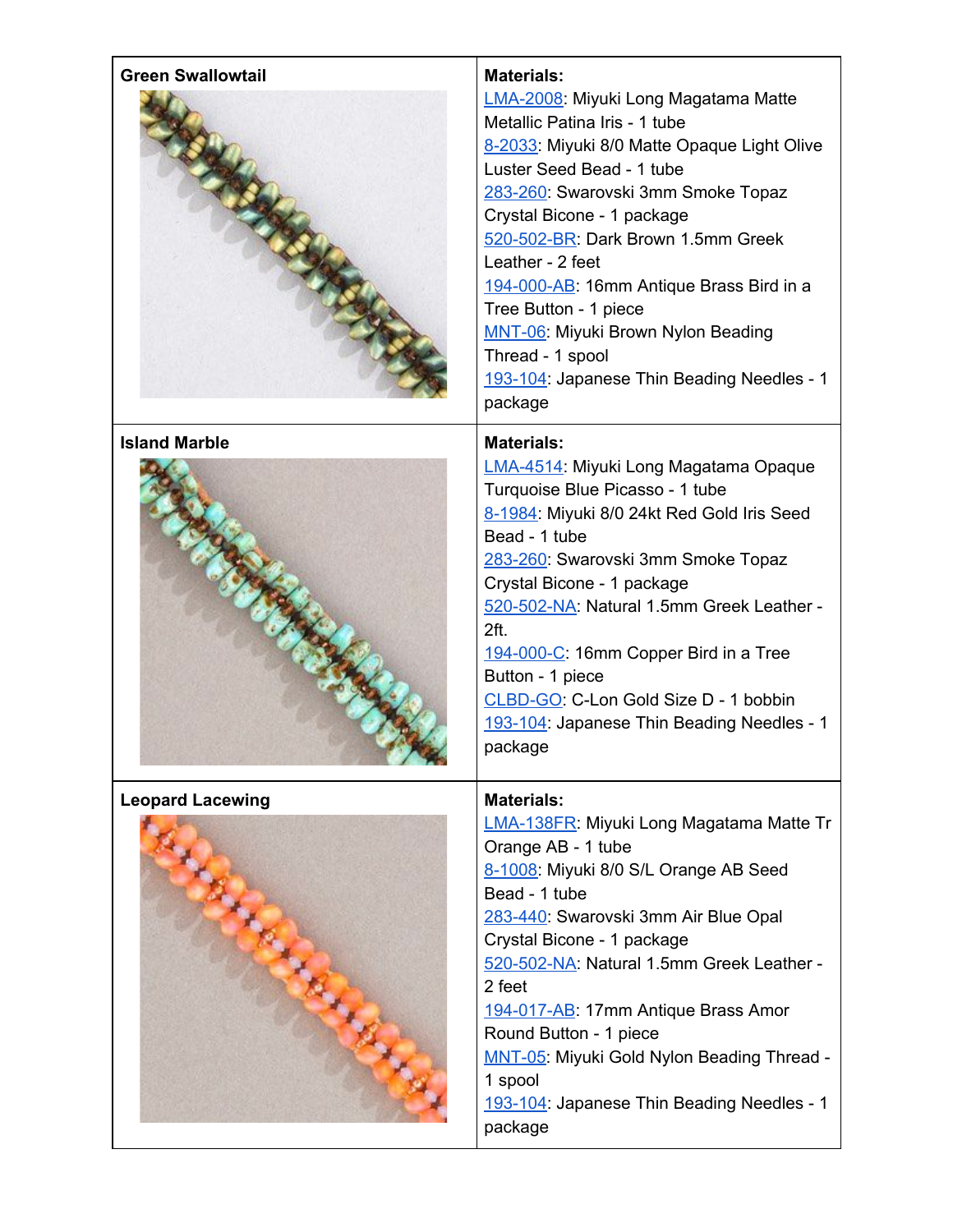| <b>Lupine Blue</b>    | <b>Materials:</b><br>LMA-194F: Miyuki Long Magatama Matte<br>Palladium Plated - 1 tube<br>8-1865: Miyuki 8/0 Opaque Smoke Gray<br>Luster Seed Bead - 1 tube<br>283-040: Swarovski 3mm Caribbean Blue<br>Opal Crystal Bicone - 1 package<br>520-502-BR: Dark Brown 1.5mm Greek<br>Leather - 2 feet<br>194-005-S: 17mm Silver Czech Flower<br>Button - 1 piece<br>CLBD-BR: C-Lon Brown Size D - 1 spool<br>193-104: Japanese Thin Beading Needles - 1<br>package          |
|-----------------------|-------------------------------------------------------------------------------------------------------------------------------------------------------------------------------------------------------------------------------------------------------------------------------------------------------------------------------------------------------------------------------------------------------------------------------------------------------------------------|
| <b>Moon Moth</b>      | <b>Materials:</b><br>LMA-143F: Miyuki Long Magatama Matte Tr<br>Chartreuse - 1 tube<br>8-258: Miyuki 8/0 Tr Chartreuse AB Seed<br>Bead - 1 tube<br>283-230: Swarovski 3mm Rose Crystal<br>Bicone - 1 package<br>520-502-NA: Natural 1.5mm Greek Leather -<br>2 feet<br>194-004-S: 17mm Silver Dragonfly Button - 1<br>piece<br>MNT-05: Miyuki Gold Nylon Beading Thread -<br>1 spool<br>193-104: Japanese Thin Beading Needles - 1<br>package                           |
| <b>Purple Emperor</b> | <b>Materials:</b><br><b>LMA-190FR: Miyuki Long Magatama Nickel</b><br>Plated Matte AB - 1 tube<br>8-1253: Miyuki 8/0 Matte Metallic Royal Blue<br>Seed Bead - 1 tube<br>283-000: Swarovski 3mm Amethyst Crystal<br>Bicone - 1 package<br>520-502-MS: Moose 1.5mm Greek Leather -<br>2 feet<br>194-016-G: 17mm Gold Earth Button - 1<br>piece<br><b>MNT-15: Miyuki Nutmeg Nylon Beading</b><br>Thread - 1 spool<br>193-104: Japanese Thin Beading Needles - 1<br>package |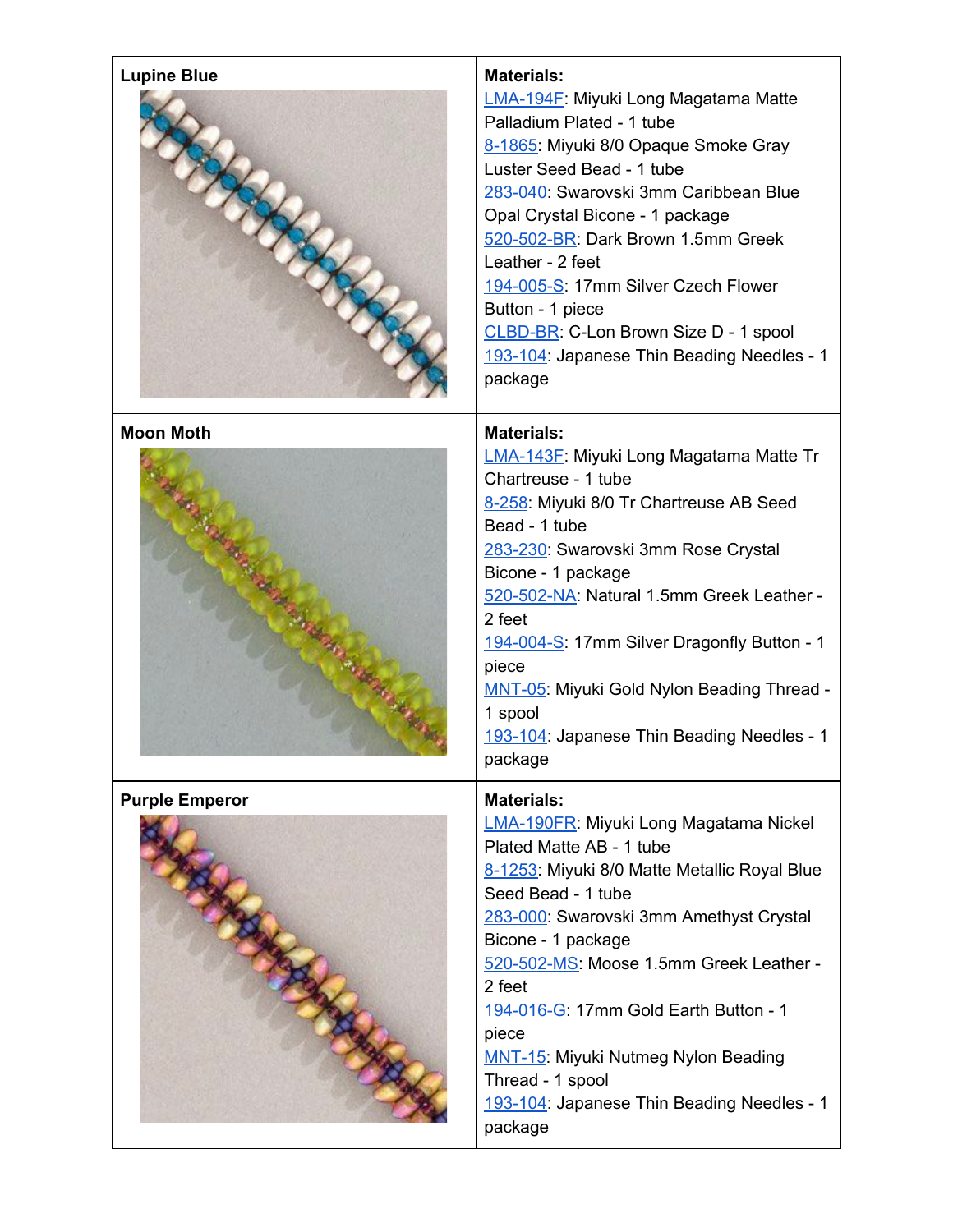| <b>Red Lacewing</b> | <b>Materials:</b>                                                                                                                                                                                                                                                                                                                                                                                                                                           |
|---------------------|-------------------------------------------------------------------------------------------------------------------------------------------------------------------------------------------------------------------------------------------------------------------------------------------------------------------------------------------------------------------------------------------------------------------------------------------------------------|
|                     | LMA-363: Miyuki Long Magatama Lt<br>Cranberry Lined Topaz Luster - 1 tube<br>8-4270: Miyuki 8/0 Duracoat S/L Dyed<br>Magenta Seed Bead - 1 tube<br>283-080: Swarovski 3mm Emerald Crystal<br>Bicone - 1 package<br>520-502-MS: Moose 1.5mm Greek Leather -<br>2 feet<br>194-001-C: 16mm Copper Apple Blossom<br>Button - 1 piece<br><b>MNT-15: Miyuki Nutmeg Nylon Beading</b><br>Thread - 1 spool<br>193-104: Japanese Thin Beading Needles - 1<br>package |
| <b>Rosy Maple</b>   | <b>Materials:</b>                                                                                                                                                                                                                                                                                                                                                                                                                                           |
|                     | LMA-2103F: Miyuki Long Magatama Matte<br>Transparent Peach - 1 tube<br>8-642: Miyuki 8/0 Dyed Salmon Silverlined<br>Alabaster Seed Bead - 1 tube<br>283-090: Swarovski 3mm Fuchsia Crystal<br>Bicone - 1 package<br>520-502-NA: Natural 1.5mm Greek Leather -<br>2 feet<br>194-003-G: 16mm Gold Sand Dollar Button -<br>1 piece<br>CLBD-LBR: C-Lon Light Brown Size D - 1<br>spool<br>193-104: Japanese Thin Beading Needles - 1<br>package                 |
| <b>Starry Night</b> | <b>Materials:</b>                                                                                                                                                                                                                                                                                                                                                                                                                                           |
|                     | LMA-2053: Miyuki Long Magatama Matte<br>Gunmetal AB - 1 tube<br>8-24F: Miyuki 8/0 Matte S/L Amethyst Seed<br>Bead - 1 tube<br>283-350: Swarovski 3mm Crystal Helio<br>Bicone - 1 package<br>520-502-BK: Black 1.5mm Greek Leather - 2<br>feet<br>194-015-S: 16mm Silver Bamboo Button - 1<br>piece<br>MNT-12: Miyuki Black Nylon Beading Thread<br>- 1 spool<br>193-104: Japanese Thin Beading Needles - 1<br>package                                       |